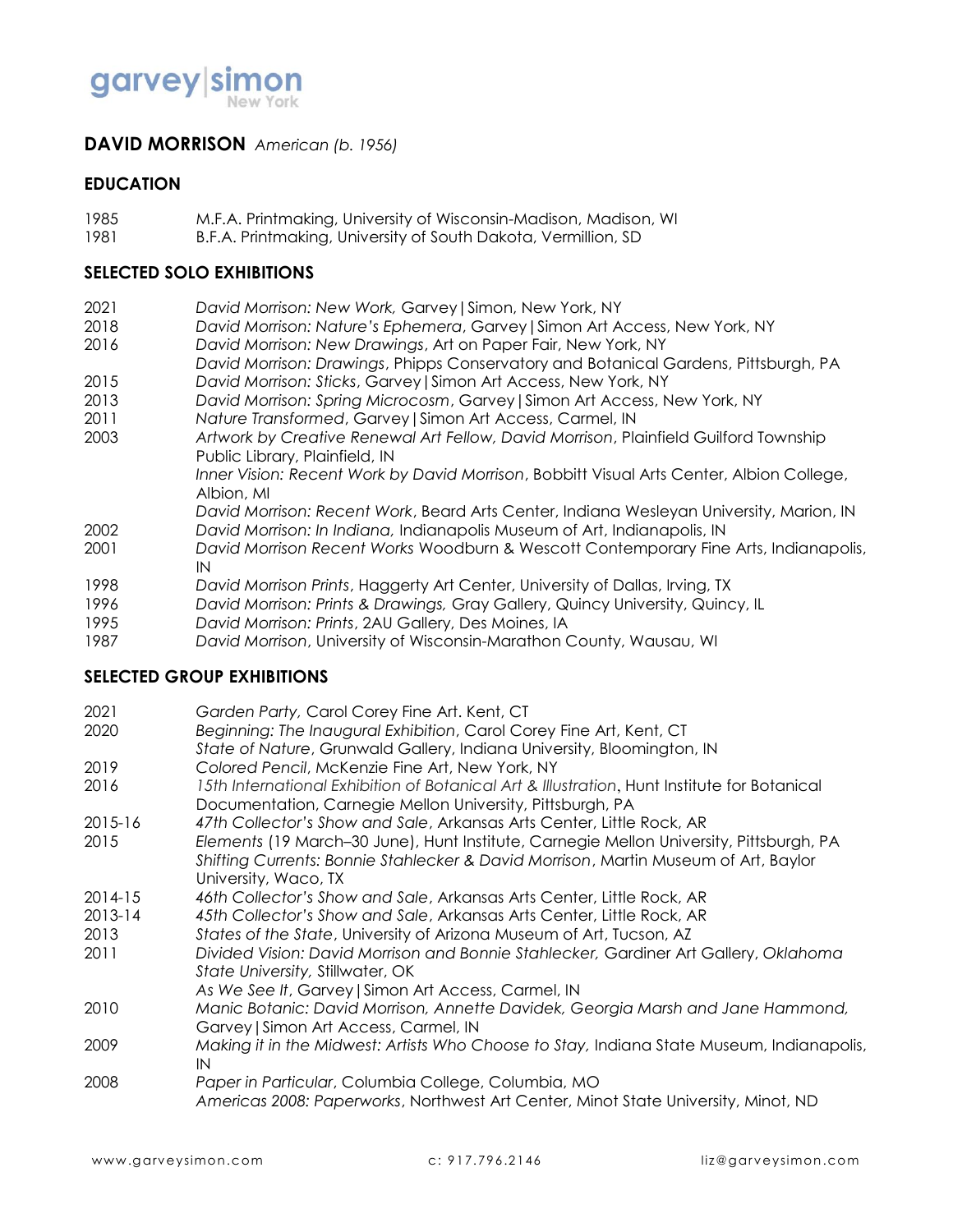| 2007      | David Morrison, Bonnie Stahlecker, and Richard Zakin, Studio 17, Banff Art Center, Banff,<br>CANADA                                                                                                |
|-----------|----------------------------------------------------------------------------------------------------------------------------------------------------------------------------------------------------|
|           | Global Matrix II, Purdue University Galleries, Purdue University, West Lafayette, IN<br>Art at the X, Xavier University Art Gallery, Xavier University, Cincinnati, OH                             |
| 2006      | Prints & Artist's Books, The Cara M. Eagle Gallery, Murray State University, Murray, KY<br>Printmaking Junkie, Colorprint USA 2006, Landmark Arts, Texas Tech University School of                 |
|           | Art, Lubbock, TX<br>Natural Progressions, David Morrison, Bonnie Stahlecker, Shircliff Gallery of Art, Vincennes<br>University, Vincennes, IN                                                      |
| 2005      | Anthropology in Print, The Gallery at UTA, Arlington, TX                                                                                                                                           |
|           | The Corcoran 2005 Print Portfolio: Drawn to Representation, The National Gallery of Art,<br>Washington, DC                                                                                         |
|           | Passion & Process, Impressions from America's Master Printmakers, Louisville Visual Art<br>Association, Louisville, KY                                                                             |
| 2004      | 2005 North American Print Biennial, 808 Gallery at Boston University, Boston, MA<br>Y Chromosomes, Mason Gross School of the Fine Arts, Rutgers University, New Brunswick,<br><b>NJ</b>            |
|           | A Woman's Heart, Herron Gallery, Herron School of Art and Design, Indianapolis, IN<br>Pacific States Biennial National Print Exhibition, Campus Center Gallery<br>University of Hawaii at Hilo, HI |
|           | Janet Turner Museum, California State University, Chico, CA                                                                                                                                        |
|           | Miniature & Small Work, Woodburn & Westcott Gallery, Indianapolis, IN                                                                                                                              |
| 2003      | Frogman's Workshop Faculty Exhibition, Warren M. Lee Center for the Fine Arts, University<br>of South Dakota, Vermillion, SD                                                                       |
|           | 10th Anniversary Exhibition, Pont-Aven School of Contemporary Art,                                                                                                                                 |
|           | Espace Melanie, Riec-sur-Belon, FRANCE                                                                                                                                                             |
|           | Works on Paper Exhibition, Rennes, FRANCE<br>Making an Impression: Printmaking, Herron Gallery, Herron School of Art and Design,                                                                   |
|           | Indianapolis, IN                                                                                                                                                                                   |
|           | Herron School of Art Centennial Teachers and Students 1950 to the Present, Herron                                                                                                                  |
|           | Gallery, Herron School of Art and Design, Indianapolis, IN<br>David Morrison, Brian Kelly, and Lloyd Menard Prints, Sequoias Art Gallery, College of the                                           |
|           | Sequoias, Visalia, CA                                                                                                                                                                              |
| 2001-2002 | One Year After: Creative Renewal Fellows<br>Indianapolis Art Center, Indianapolis, IN                                                                                                              |
| 2001      | The Herron Legacy, Woodburn & Westcott, Indianapolis, IN                                                                                                                                           |
|           | Visiting Artists Exhibition Prints, University of South Dakota, Vermillion, SD                                                                                                                     |
|           | Frans Masereel Exhibition, Epace des Arts, Gordes, , Frans Masereel Center, Kasterlee,<br><b>BELGIUM</b>                                                                                           |
|           | Pont Aven School of Contemporary Art Faculty Show, Chez Jackie Gallery, Pont Aven,<br><b>FRANCE</b>                                                                                                |
| 2001      | Hand-Pulled Prints IX, Parchman-Stremmel Galleries, San Antonio, TX                                                                                                                                |
|           | The Third Minnesota National Print Biennial, Frederick R. Weisman Art Museum,<br>Minneapolis, MN                                                                                                   |
|           | 2001 Pacific Rim International Print Exhibition (Traveling Show), The Maui Arts and Cultural<br>Center, Kahului, HI                                                                                |
|           | The Drawing Show, Woodburn & Wescott Contemporary Arts, Indianapolis, IN                                                                                                                           |
|           | Go Figure, Woodburn & Wescott Contemporary Arts, Indianapolis, IN                                                                                                                                  |
| 2000      | Collaborative Ventures, University of Texas, Austin, TX<br>Show Off, Woodburn & Wescott Contemporary Fine Arts, Indianapolis, IN                                                                   |
| 1999      | The Print Center, Philadelphia, PA                                                                                                                                                                 |
|           | Contemporary American Printmakers, Atrium Gallery, St. Louis, MO                                                                                                                                   |
|           | Four Meticulous Printmakers: David Morrison, Tim High, Mark Sisson, Art Werger, Frogman's<br>Press & Gallery, Beresford, SD                                                                        |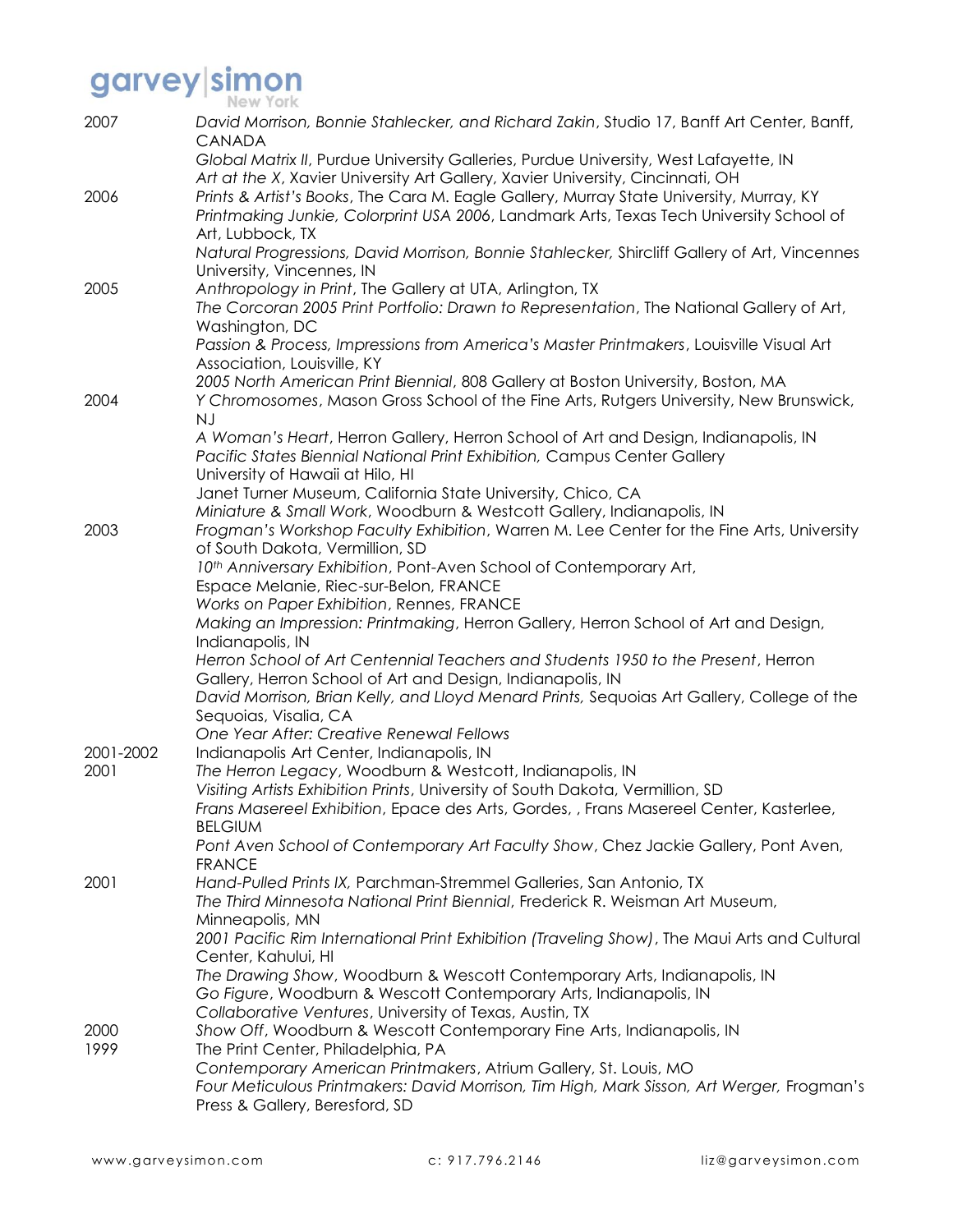| 1998         | Woodmere Art Museum, Philadelphia, PA<br>Rock & Roller: Celebrating 200 Years of Lithography, Xavier University Art Gallery,<br>Cincinnati, OH                                     |
|--------------|------------------------------------------------------------------------------------------------------------------------------------------------------------------------------------|
|              | Print Exhibition, Susan Keith Gallery, Dexter, MI                                                                                                                                  |
|              | Small Prints, Arkansas State University, Jonesboro, AR                                                                                                                             |
|              | Contents and Contexts: Lithography After 200 Years, Academy Art Center, Honolulu, HI                                                                                               |
|              | Heuser Art Center Gallery, Bradley University, Peoria, IL                                                                                                                          |
|              | Hand Pulled Prints VI, Stone Metal Press, San Antonio, TX                                                                                                                          |
|              | Drawn to Stone, The Kennedy Museum of American Art, Athens, OH                                                                                                                     |
|              | Foundations: Mechanics and Instinct, The Gallery of UTA, University of Texas at Arlington,<br>Arlington, TX                                                                        |
|              | Between Nature and Culture: American Prints, Graphics Museum, Jyvasklya, FINLAND                                                                                                   |
| 1997         | The Print Concept and Approach, Ronald L. Barr Gallery, Indiana University Southeast, IN<br>Brenau University 1997 National Invitational Exhibition, Simmons Visual Art Galleries, |
|              | Brenau University, Gainesville, GA<br>Point of Departure 11, Wisconsin Union Galleries, University of Wisconsin, Madison, WI                                                       |
|              | Printwork 1997, Barrett House Galleries, Poughkeepsie, NY                                                                                                                          |
|              | Delta National Small Prints 97 Exhibition, College of Fine Arts, Arkansas State University,                                                                                        |
|              | Jonesboro, AR                                                                                                                                                                      |
|              | Hand-Pulled Prints Five, Stone Metal Press, Fifth Annual International Exhibition, San<br>Antonio, TX                                                                              |
| 1996         | Frogman's Press & Gallery Invited Artists Exhibition, Beresford, SD                                                                                                                |
|              | The Cimarron National Invitational Works on Paper Exhibition, Gardiner Art Gallery,                                                                                                |
|              | Oklahoma State University, Stillwater, OK                                                                                                                                          |
|              | Hoyt Institute of Fine Arts, New Castle, PA                                                                                                                                        |
|              | Society of American Graphic Artists 66 <sup>th</sup> National Print Exhibition, New York, NY                                                                                       |
|              | 21st Harper National Print and Drawing Exhibition, Harper College, Palatine, IL                                                                                                    |
|              | Contemporary American Printmaker's Third Renaissance Exhibition, Rolling Stone Press,<br>Atlanta, GA                                                                               |
|              | Nathan H. Wilson Center for the Arts, Jacksonville, FL                                                                                                                             |
| 1995         | Directions, Herron Gallery, Herron School of Art and Design, Indianapolis, IN                                                                                                      |
|              | Cimarron National Works on Paper, Gardiner Art Gallery, Oklahoma State University,                                                                                                 |
|              | Stillwater, OK                                                                                                                                                                     |
|              | Paper in Particular, Wang Cultural Arts Center, Columbia College, Columbia, MO<br>Contemporary American Printmaker's Exhibition, Trenton State College, Trenton, NJ                |
|              | Contemporary American Printmaker's Exhibition, Rolling Stone Press, Atlanta, GA                                                                                                    |
| 1994         | Artwork on or of Paper, Warren M. Lee Center for the Fine Arts, Vermillion, SD                                                                                                     |
|              | Stockton National VII Print and Drawing Exhibition, The Haggin Museum, Stockton, CA                                                                                                |
|              | International Print Biennial, Silvermine Guild Arts Center, New Canaan, CT                                                                                                         |
|              | Works on Paper, Abercrombie Gallery, McNeese State University, Lake Charles, LA                                                                                                    |
|              | An Exhibition of Prints by Former Students of Warrington Colescott & Frances Mayers,                                                                                               |
|              | Bivins Gallery, Duke University, Durham, NC                                                                                                                                        |
| 1993         | 65th Society of American Graphic Art National Print Exhibition                                                                                                                     |
|              | Federal Plaza, New York, NY                                                                                                                                                        |
| 1991<br>1989 | Indiana Printmakers, Emison Art Center, DePauw University, IN<br>Recent Work: David Morrison & Bonnie Stahlecker, Western Michigan University Gallery,                             |
|              | Kalamazoo, MI                                                                                                                                                                      |
| 1990         | Start with Art 90, The Arts Council of Indianapolis, Indianapolis, IN                                                                                                              |
|              | Boston Printmakers 42 <sup>nd</sup> North American Print Exhibition, Fitchburg Art Museum, Boston,                                                                                 |
|              | <b>MA</b>                                                                                                                                                                          |
|              | Contemporary American Printmaking, A National Print Exhibition by the Society of                                                                                                   |
|              | American Graphic Artists, Shelby Gallery, Ringling School of Art and Design, Sarasota, FL                                                                                          |
| 1989         | Lynn Ward Memorial Traveling Exhibition, 1989-92, Ringling School of Art, Minneapolis<br>College of Art and Design, Oregon Art Institute                                           |
|              |                                                                                                                                                                                    |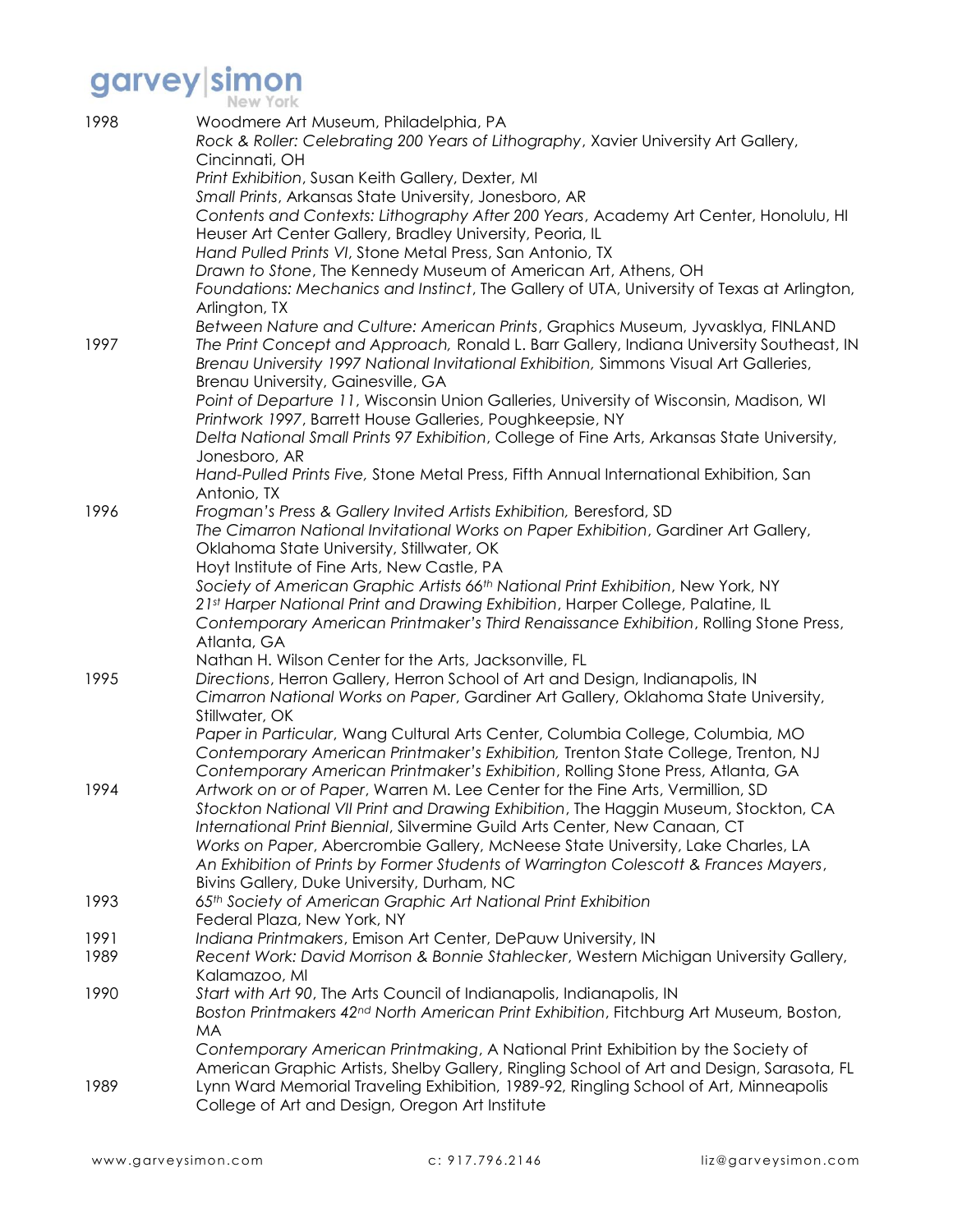| 1988 | US-UK Print Connection, Barbican Center, Concourse Gallery, London; Salford Museum<br>and Art Gallery, Salford; Mead Gallery, University of Warwick, Coventry; Royal West of<br>England Academy, Clifton, Bristol; Brighton Polytechnic Gallery, Grand Parade, Brighton;<br>Ramsgate Library Gallery, Ramsgate, Kent, ENGLAND<br>Society of American Graphic Artist 63rd National Print Exhibition, New York, NY<br>Emerging Artists I: Dickinson State University National Invitational<br>Dickinson State College, Dickinson, ND<br>Thirty Second National Print Exhibition, The Payne Gallery, Hunterdon Art Center, Clinton,<br><b>NJ</b>                                                                                                                                                                                                                                                                                                                                                                        |
|------|----------------------------------------------------------------------------------------------------------------------------------------------------------------------------------------------------------------------------------------------------------------------------------------------------------------------------------------------------------------------------------------------------------------------------------------------------------------------------------------------------------------------------------------------------------------------------------------------------------------------------------------------------------------------------------------------------------------------------------------------------------------------------------------------------------------------------------------------------------------------------------------------------------------------------------------------------------------------------------------------------------------------|
| 1987 | Haggin Museum, Stockton, CA<br>Pacific States Biennial Print Exhibition, Campus Center Gallery, University of Hilo, HI<br>Artforms 88, Greater Lafayette Museum of Art, Lafayette, IN<br>Greater Midwest International III, Central Missouri State University Art Center,<br>Warrensburg, MI<br>20 <sup>th</sup> Dulin National Works on Paper, Knoxville Museum of Art, Knoxville, Tennessee<br>Rutgers National 87/88 Works on Paper, Stedman Art Gallery, Camden, NJ<br>Print Club Show of Prints, Hazleton Art League, Hazleton, PA<br>Los Angeles Printmaking Society, Brand Library Art Galleries, Glendale, CA<br>Cal-Print '86, Los Angeles Printmaking Society and California Society<br>Of Printmakers, Irvine Fine Arts Center, Irvine, CA<br>17th National Works On Paper Exhibition, Minot State College, Minot, ND<br>Paper Particular, Columbia College, Columbia, MI<br>Danforth Museum, Framingham, MA<br>Herron School of Art Faculty Exhibition, Herron Gallery, Herron School of Art and Design, |
| 1986 | Indianapolis, IN<br>Seventeenth Annual Works on Paper Exhibition, Southwest Texas State University, San<br>Marcos, TX<br>The Print Club: 63 <sup>rd</sup> Annual International Competition of Prints and Photographs, Print<br>Club, Philadelphia, PA<br>The Print Club Exhibition, Princeton, NJ<br>Iowa Artists Competitive Exhibition, Metropolitan Gallery, Cedar Falls, IA<br>Print Show, Dittmar Gallery, Northwestern University, Evanston, IL<br>6 <sup>th</sup> National Print Exhibition, Artlink Contemporary Art Space, Fort Wayne, IN<br>Los Angeles Printmaking Society Ninth National Exhibition<br>Wright Art Gallery, University of California, Los Angeles, CA                                                                                                                                                                                                                                                                                                                                     |
| 1985 | 62 <sup>nd</sup> Society of American Graphic Art National Print Exhibition<br>Lever House Galleries, New York, NY<br>The Printmakers Art, Neville Sargent Gallery, Chicago, IL<br>7th Hawaii National Print Exhibition, Honolulu Academy of Arts, Honolulu, HI<br>The 61st National Print Exhibition of the Society of American Graphic<br>Artists, Garden City, NY<br>The Print Club 61st Annual International Competition of Prints and Photographs,<br>Philadelphia, Pennsylvania<br>The 11th Colorprint U.S.A., The Museum, Texas Tech University, Lubbock, TX                                                                                                                                                                                                                                                                                                                                                                                                                                                   |
| 1984 | Faculty Exhibition 1985, Herron School of Art and Design, Indianapolis, IN<br>56th Annual Student Art Show, University of Wisconsin-Madison, Madison, WI<br>Miami International Print Biennial, North Miami Museum and Art Center, Coral Gables, FL                                                                                                                                                                                                                                                                                                                                                                                                                                                                                                                                                                                                                                                                                                                                                                  |
| 1983 | Eighth British International Print Biennial, Cartwright Hall, Lister Park, Bradford, England<br>Intaglio Printmaking, Elvehjem Museum of Art, Madison, WI<br>Fourth Annual National Exhibition of Works On/Of Paper<br>Columbia College Art Center Gallery, Columbia, MI<br>Art Association of Harrisburg School and Galleries 55th Annual<br>Exhibition, Harrisburg, PA                                                                                                                                                                                                                                                                                                                                                                                                                                                                                                                                                                                                                                             |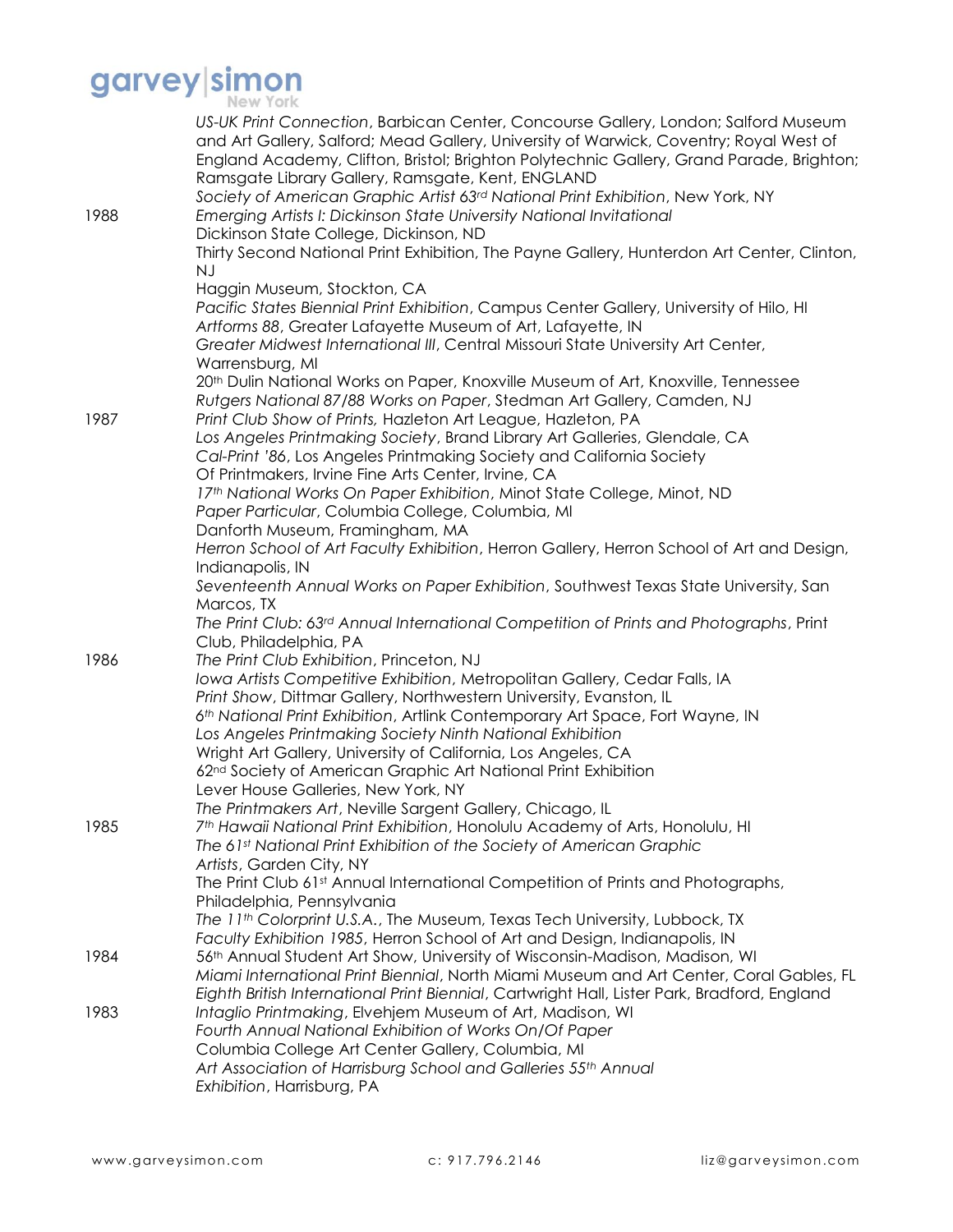

|      | The 10th Colorprint U.S.A. Exhibition, Department of Art, Teaching Gallery and Museum of<br>Texas, Tech University, Lubbock, TX<br>Dittmar Gallery, Northwestern University, Evanston, IL<br>The Print Club 59th Annual International Competition of Prints and Photographs,<br>Philadelphia, PA                                                                                                          |
|------|-----------------------------------------------------------------------------------------------------------------------------------------------------------------------------------------------------------------------------------------------------------------------------------------------------------------------------------------------------------------------------------------------------------|
| 1982 | Cranbrook Traveling Print Exhibition, Cranbrook, University of Michigan, University of<br>Wisconsin-Madison, Madison, WI<br>School of the Art Institute Chicago, Pratt Institute<br>Works on Paper, Second Street Gallery, Charlottesville, VA<br>National Print Exhibition, Brainerd Art Gallery, Potsdam, NY<br>Twelfth Annual Works on Paper Exhibition, Southwest Texas State University, San Marcos, |
| 1981 | TX<br>Terrance National Juried Art Show, Terrance Gallery, Hudson, NY<br>The Print Club 58 <sup>th</sup> Annual International Competition of Prints and Photographs,<br>Philadelphia, PA<br>59th Society of American Graphic Artists Print Exhibition, Cooper Union, NY<br>American Art: the Challenge of the Land, The Pillsbury Center, Minneapolis, MN                                                 |

### **SELECTED BIBLIOGRAPHY**

- 2018 *David Morrison*: *Ordinary Icons,* American Art Collector, Issue 157, November 2018
- 2017 Williams, Austin. "Beauty Underfoot," *Drawing Magazine*, Winter 2017.
- 2016 *David Morrison*, The Woven Tale Press, Vol. IV, No. 3
- 2015 Brennan, Lissa, *Hunt Institute show focuses on birds' nests*, Pittsburgh City Paper, June 24, 2015
- 2013 Villarreal, Jose, *Exhibition of new drawings by David Morrison opens at Garvey/Simon,*  Artdaily.org, March 6, 2013
- 2011 Pappas, Mary Lee, *David Morrison and Donald Mee: Nature Transformed,* The Indianapolis Star, March 17, 2011

#### Grossman, Dan*, Review: Nature Transformed at Garvey|Simon*, Nuvo.net, March 15, 2011

#### **FELLOWSHIPS**

| 2001-2002 | Arts Council of Indianapolis Creative Renewal Fellowship                           |
|-----------|------------------------------------------------------------------------------------|
| 1992-1994 | Indiana Masters Fellowship, Indiana Commission for the Arts, Indianapolis, Indiana |
| 1994-1995 | Midwest/National Endowment for the Arts Regional Visual Artist Fellowship          |

## **AWARDS**

David Morrison has received numerous National Awards from 1981 to the present.

#### **SELECTED MUSEUM COLLECTIONS**

Arkansas Art Center, Little Rock, AR The National Gallery of Art, Washington, DC Cranbrook Academy of Arts, Bloomfield Hills, MI Elvehjem Museum of Art, Madison, WI Florida State University Art Museum, Tallahassee, FL Georgia Museum of Art, Athens, GA Greater Lafayette Museum of Art, Lafayette, IN Hunt Institute, Carnegie Mellon University, Pittsburgh, PA Indiana State Museum, Indianapolis, IN Kennedy Museum of American Art, Athens, OH Madison Art Center, Madison, WI